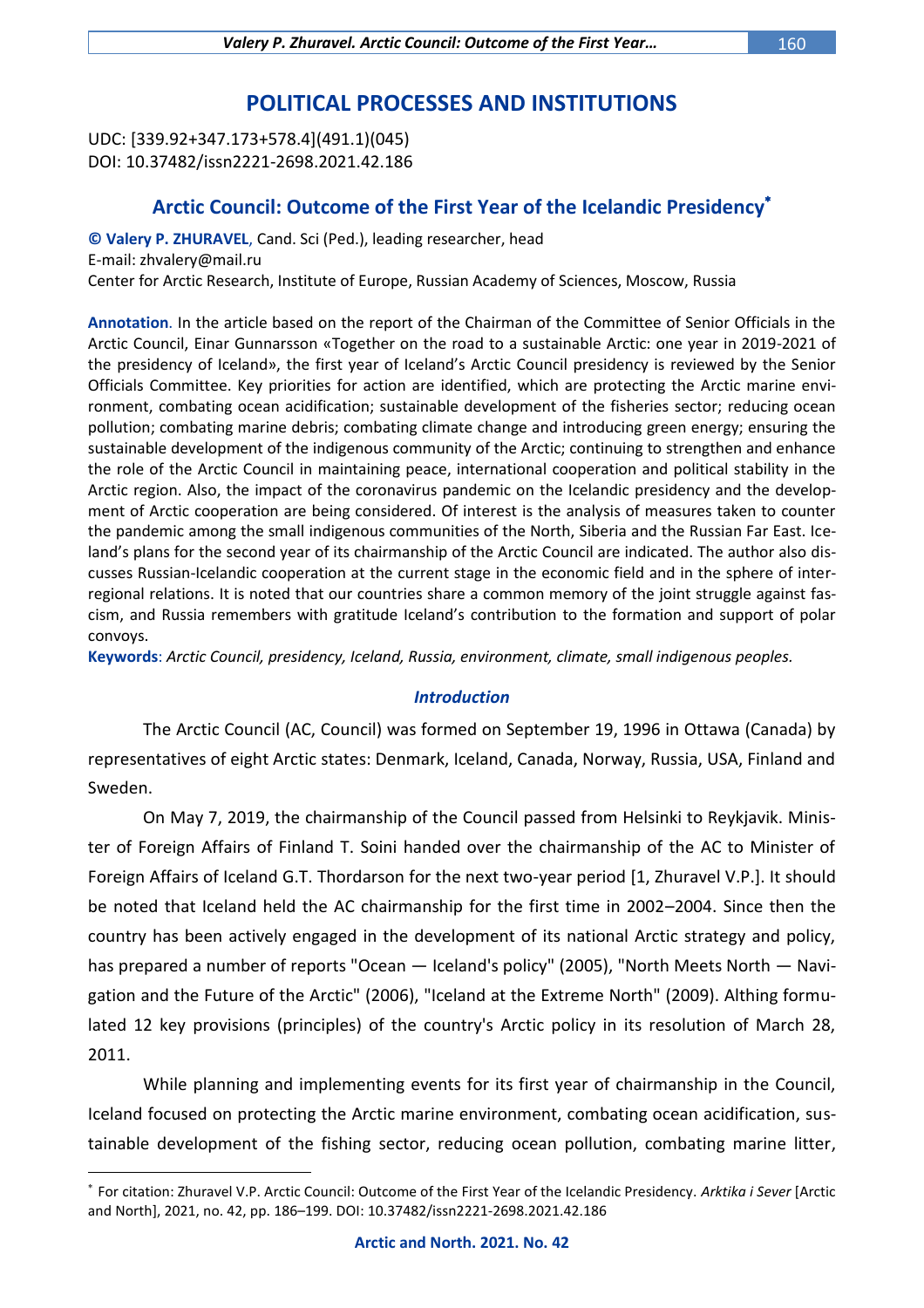combating climate change and introducing green energy, ensuring sustainable development of the indigenous community living in the Arctic, and continuing efforts to strengthen and enhance the role of the Arctic Council.

The theme of the Icelandic chairmanship program in the Arctic Council for 2019–2021 reflects Iceland's commitment to the principle of sustainable development and indicates the need for close cooperation between the states and peoples of the region and beyond through the work of six working groups: [Arctic Monitoring and Assessment Programme](https://arctic-council.org/www/en/about/working-groups/amap/) (AMAP); Conservation of Arctic Flora and Fauna (CAFF); [Emergency Prevention, Preparedness and Response](https://arctic-council.org/www/en/about/working-groups/eppr/) (EPPR); Protection of the Arctic Marine environment (PAME); [Sustainable Development Working Group](https://arctic-council.org/www/en/about/working-groups/sdwg/) (SDWG); [Arctic Contaminants Action Program](https://arctic-council.org/www/en/about/working-groups/acap/) (ACAP).

On June 9, 2020, Einar Gunnarsson, the Chairman of the Committee of Senior Officials of the Arctic Council, published a report that summarizes the results of Iceland's first year of the Council's chairmanship with assessments of the widest range of Arctic issues<sup>1</sup>: combating marine litter, reducing ocean pollution, protecting the arctic marine environment, combating ocean acidification.

The first executive meeting of the Committee of Senior Officials of the Arctic Council took place on June, 18–19 in Reykjavik. It was attended by indigenous peoples' organizations, as well as representatives of countries and international organizations with observer status.

The event focused on ways and means of reducing the threat of plastics contamination of the Arctic marine environment. It should be noted that since 2016 the Nordic countries have been conducting annual coastal clean-up activities in May. In 2019, as part of the initiative, more than 19 tons of garbage had been collected on the Icelandic coasts alone. The public organization "Ocean Conservancy" has been active in this direction, which since 1986 has been conducting annual activities for the clean-up marine and ocean territories in more than 150 countries under the general name "International Coastal Cleanup". Approximately 14 million volunteers have already taken part in cleaning up litter from beaches and coastlines.

During the discussion, the participants confirmed the relevance of the issue. According to statistics, more than 80% of marine pollution sources are land-based (coastal), including recreational wastes. It has been found that at least 60% of marine debris is plastic. Approximately 18% of plastic waste comes from the fishing industry [2, Kozlovskiy N.N., Blinovskaya Ya.Yu., p. 159]: foam plastic, plastic bags, disposable dishes, bottles for carbonated drinks, mineral water and juices, as well as fishing nets, polystyrene floats, etc. Plastic waste accumulates faster than any other, due to the growing volumes of its production. This waste forms huge areas of floating islands.

It was noted that the main tasks of combating marine litter will be to clean up Arctic beaches and waterways in all eight Arctic states, to identify sources of litter, to raise public aware-

<sup>&</sup>lt;sup>1</sup> Together towards a sustainable Arctic: one year into the 2019-2021 Icelandic chairmanship. URL: https://arcticcouncil.org/ru/news/one-year-into-the-2019-2021-icelandic-chairmanship/ (accessed 15 April 2019).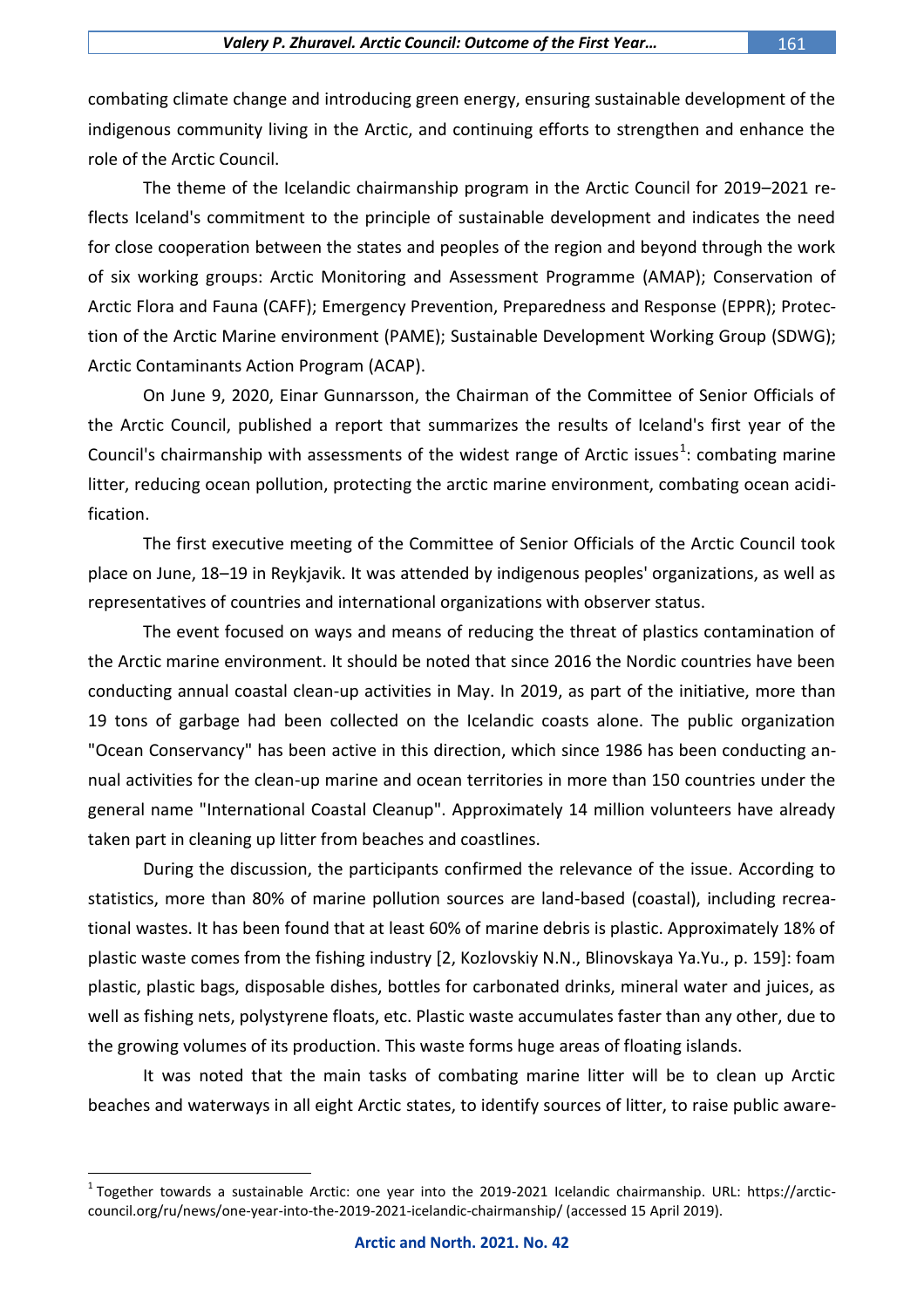ness of the problems caused by marine litter and to encourage people to change their behavior in order to solve this problem [3, Bogdanova E.Yu.].

It was decided that the clean-up activities on the Arctic circumpolar coast will be carried out by the member countries in cooperation with the AC observer states, as well as with local organizations and individuals. During the consultation process, Ocean Conservancy representatives proposed identifying communities in each Arctic region that would be involved in coastal clean-up. They also drew attention to the need to have a sufficient amount of funds and mechanisms for work on the purification of resources and materials. It is noted that the International Coastal Cleanup project is fully suited to the objectives of Iceland's chairmanship of the Arctic Council, and can help to mobilize the public to address the challenges of protecting the Arctic marine environment from plastics contamination in the future.

Scientists have made a significant contribution to the study of microplastics and other pollutants. Studies have found that it is small, less than 5 mm, plastic particles that accumulate in the environment in large quantities, especially in aquatic ecosystems. The oceans today are a kind of repository of plastic mass, which mankind produces in huge quantities every year  $^2$ .

Unfortunately, marine plastic research in Russia is at the very beginning. Currently, there is a lack of knowledge about its effects on living organisms, including humans. Thus, water samples taken during the expeditions of the Arctic Floating University in 2018 and 2019 <sup>3</sup> showed that the content of microplastics in the Novaya Zemlya area, in the east and in the central part of the Barents Sea, is much higher than in the west, where a lot of enterprises of industrialized European countries are located  $4$ . In the autumn of 2019, scientists from the Marine Research Center of Moscow State University named after M.V. Lomonosov surveyed the waters of the White, Pechora, Kara, Laptev and East Siberian seas on the research vessel "Akademik Mstislav Keldysh". During the expedition, floating plastic was discovered in almost all shelf seas of the Russian Arctic. It was noted that the largest Siberian rivers Ob, Yenisei and Lena are likely to be the main sources of plastic pollution in the Arctic. In order to reduce plastic pollution, it is critical to improve the systems of river treatment facilities, as well as to minimize and, if possible, to eliminate production of expendable plastic products<sup>5</sup>.

Iceland, under its chairmanship in October 2019, with the participation of the Harvard Belfer Center for Science and International Relations, The Polar Institute of the Woodrow Wilson Sci-

 $^2$  Dno Mirovogo okeana useyano plastikovym musorom [The bottom of the oceans is littered with plastic debris]. URL: <https://esoreiter.ru/news/0115/dno-mirovogo-okeana-useyano-plastikovym-musorom.html> (accessed 17 November 2015).

 $3$  This is a joint long-term project of the Northern Arctic Federal University and the Northern Hydrometeorology and Environmental Monitoring Directorate of Roshydromet.

<sup>4</sup> Uchenye: Barentsevo more na vostoke zagryazneno mikroplastikom bol'she, chem na zapade [Scientists: the Barents Sea in the east is more polluted with microplastics than in the west]. URL: [https://nauka.tass.ru/nauka/7479791;](https://nauka.tass.ru/nauka/7479791) Arkticheskiy Universitet provel analiz vody iz Barentseva morya [Arctic University analyzed water from the Barents Sea]. URL: <https://newinform.com/204311-arkticheskii-universitet-provel-analiz-vody-iz-barenceva-morya> (accessed 15 April 2019).

<sup>&</sup>lt;sup>5</sup> Uchenye rasskazali, kak zashchitit' rossiyskuyu Arktiku ot mikroplastika [Scientists told how to protect the Russian Arctic from microplastics]. URL[: https://ria.ru/20200117/1563557024.html](https://ria.ru/20200117/1563557024.html) (accessed 25 March 2020).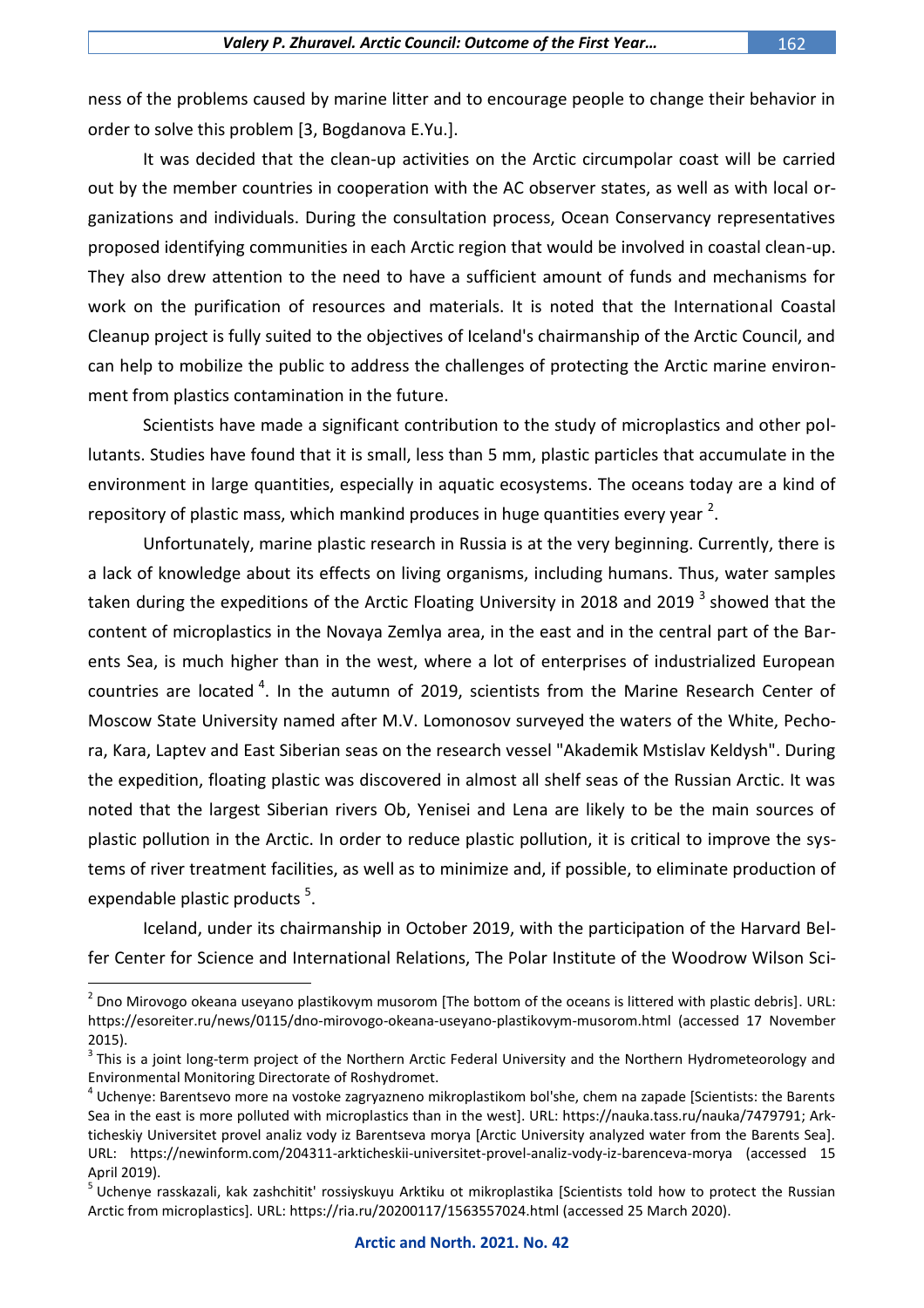ence Center, held a seminar on policies and actions regarding plastic pollution of the Arctic Ocean 6 .

In December 2019, Iceland hosted a side event on the acidification of the Arctic Ocean at the annual UN Climate Change Conference. During the event, leading international experts on ocean acidification discussed the chemical, biological and socio-economic impacts of acidification in the north, as well as possible solutions of the problem.

Iceland has been active in promoting innovation and biotechnology in the fisheries sector. Initiatives such as the "Blue Bioeconomy in the Arctic" project have great potential for promoting sustainable development, indicating their reliability in improving the well-being of the region  $^7$ .

Within the framework of the international conference "Arctic Frontiers", held in January 2020 under the chairmanship of Iceland, a discussion forum and an interactive seminar were held, which made a certain contribution to raising awareness of the "Blue Bioeconomy" [4, Marchenkov M.L.].

In particular, the Working Group on the Protection of the Arctic Marine Environment (PAME) has launched its "Plastic in a Bottle" program, which will allow tracking the movement of marine debris and plastic in Arctic waters and beyond. The capsule, equipped with a GPS transmitter, was launched by the Minister of Environment and Natural Resources of Iceland, Gudmundur Inga Gubbrandsson, from the Icelandic Coast Guard ship Thor in September 2019. In 207 days, the capsule passed more than 7 thousand km and reached the shores of the Tyri Island (Scotland)  $^{8}$ .

The small island state has managed to dispose almost entirely of garbage on its territory. The protection of the Arctic marine environment is of key importance to Iceland. Given the importance of fish exports to the economy, Iceland constantly monitors plastic waste in Arctic waters. For example, more than 12,000 microplastic particles per liter of sea ice have been found in the Fram Strait (between eastern Greenland and Svalbard). Iceland expresses concern about excess plastic content in marine waters, which could affect the entire biological chain of flora and fauna in the Arctic <sup>9</sup>.

It should be noted that the working groups of the Arctic Council have made significant contributions to the expansion of knowledge and understanding of the marine environment. At the end of its chairmanship in May 2021, Iceland plans to submit a comprehensive regional action plan on marine litter and plastics in the Arctic to Arctic Council ministers.

<sup>6</sup> Together towards a sustainable Arctic: one year into the 2019-2021 Icelandic chairmanship. URL: https://arcticcouncil.org/ru/news/one-year-into-the-2019-2021-icelandic-chairmanship/ (accessed 15 April 2019).

<sup>&</sup>lt;sup>7</sup> Together towards a sustainable Arctic: one year into the 2019-2021 Icelandic chairmanship. URL: https://arcticcouncil.org/ru/news/one-year-into-the-2019-2021-icelandic-chairmanship/ (accessed 15 April 2019). 8 Ibid.

<sup>9</sup> Arkticheskie initsiativy Islandii [Iceland's Arctic Initiatives] URL: https://zen.yandex.ru/media/id/5dc69465c7891f51f5fb5143/arkticheskie-iniciativy-islandii-5ed61c589934dc5998c067f8 (accessed 13 July 2019).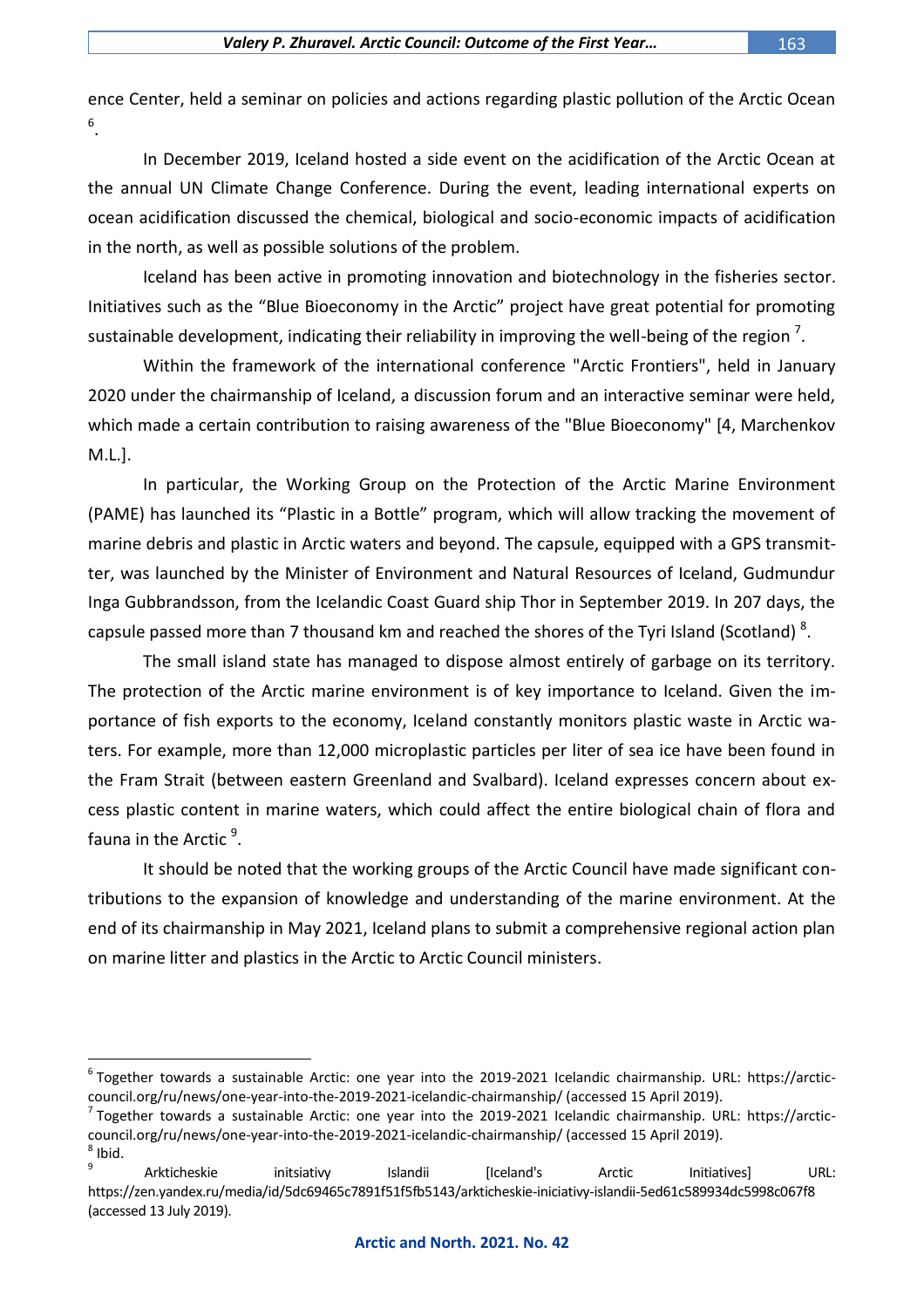Iceland took an active part in organizing and holding the III International Fisheries Forum and the Fish Industry, Seafood and Technologies Exhibition in St. Petersburg on July 10–11,  $2019<sup>10</sup>$ . The event brought together representatives of more than 250 companies from 38 countries of the world in a total of about 6 thousand people. The main event of the fishing industry forum was the plenary session on the theme "Ocean of Opportunities: Nature, Economy, Human". Industry experts and representatives of official delegations were at the panel sessions "Digitalization as a tool for transforming the fishery industry", "How to sell fish properly", "The Arctic and Antarctica: resource potential, prohibition or fishing, elements of cooperation", "Unlocking the potential of aquaculture in Russia and the world: management, resources, markets", "The value of the fishing industry: how to assess the efficiency of using a national resource by a business?", "Fish market economics: fishing, processing, logistics, retail", "Fishing: social dimension as a factor of territories development". Iceland presented its national stand at the exhibition.

#### *Climate issues, green energy*

Arctic air temperatures continue to rise more than double the global average. Rising temperatures accelerate the melting of snow and ice and have direct and indirect impacts on the interconnected ecosystems of the Arctic, with various economic and social implications for Arctic communities. Studies show that the Arctic climate is especially sensitive to air pollution [5, Matishov G.G., Dzhenyuk S.L., Moiseev D.V.; 6, Morozov A.]. In mid-July 2020, the head of Roshydromet, Igor Shumakov, noted that the decrease in the ice area is the main manifestation of changes in ice conditions in the Arctic. "For the Arctic as a whole, the minimum ice extent was observed in 2007  $-$  4.19 million square kilometers, in 2012  $-$  3.35 million square kilometers, in 2019 — 4.1 million square kilometers. For comparison, in 1980 the ice cover reached 7.6 million square kilometers, in 1983 — 7.28 million" emphasized I. Shumakov. He added that the ice cover is getting thinner in the Arctic seas of Russia  $^{11}$ .

In order to overcome the negative consequences of climate change in the Arctic, it is necessary to develop strategies aimed at mitigating the effects of climate change, adapting the population to new weather conditions. The Arctic states and their partners should ensure that new economic activities, that became possible due to reduction of sea ice, are carried out on an ongoing basis in order to balance economic growth, social inclusion and environmental protection. This analytical and practical activity during the first year of Iceland's chairmanship was taken into account in the work of six working groups of the Council.

<sup>&</sup>lt;sup>10</sup> Podvedeny itogi III Mezhdunarodnogo rybopromyshlennogo foruma [The results of the III International Fisheries Forum have been summed up]. URL: http://fish.gov.ru/press-tsentr/novosti/27678 (accessed 13 July 2019).

<sup>&</sup>lt;sup>11</sup> Rosgidromet otsenil masshtaby tayaniya l'dov v Severnom Ledovitom okeane [Roshydromet has estimated the extent of ice melting in the Arctic Ocean]. URL:<https://ria.ru/20200714/1574311928.html> (accessed 15 July 2020).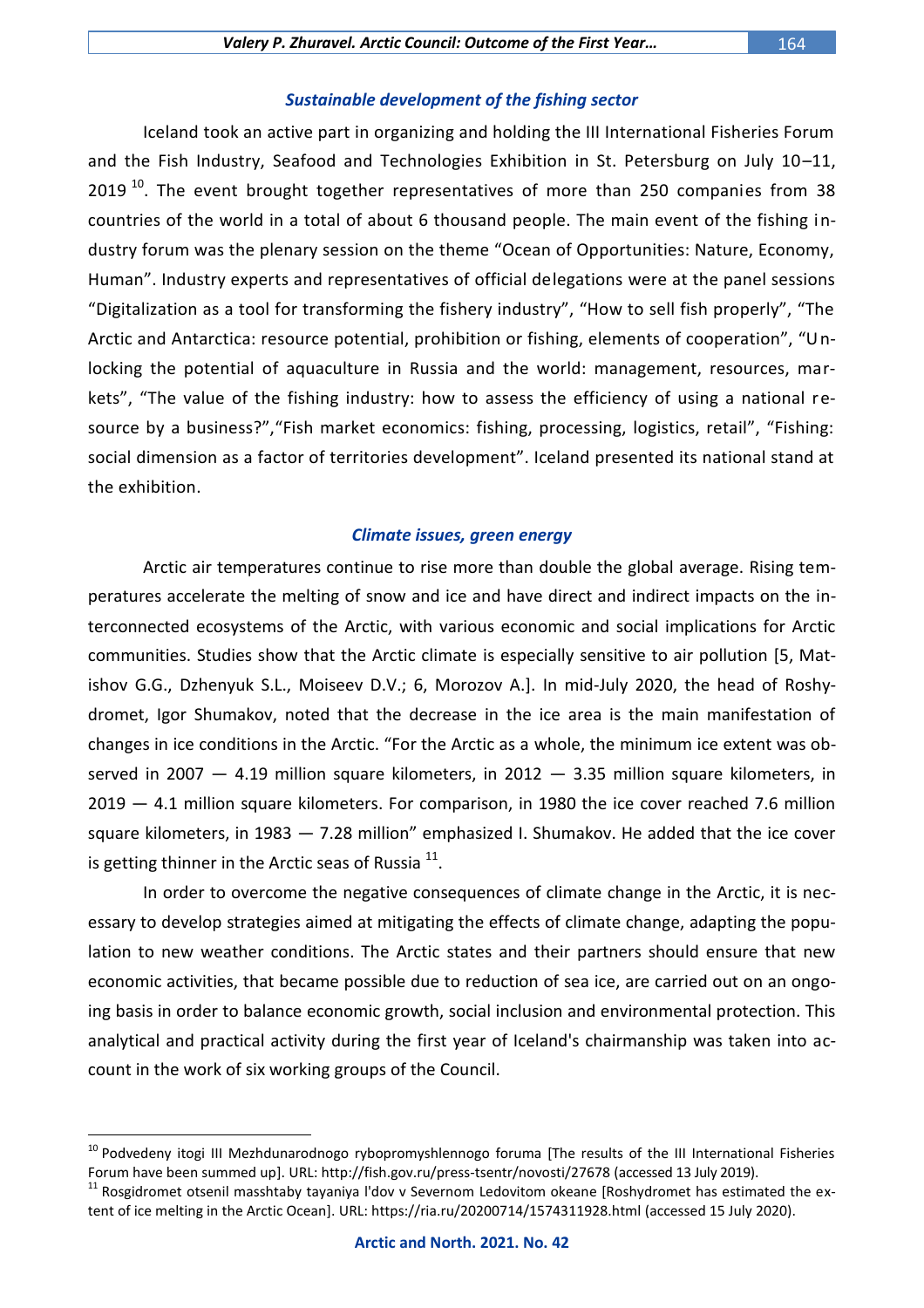During its chairmanship, Iceland pays attention to the further development and application of practical solutions in the field of green energy in the Arctic region, which will allow communities to reduce emissions and improve air quality. Projects that promote knowledge sharing and support small and remote Arctic communities in the transition to sustainable energy will continue in 2019–2021.

#### *Indigenous minorities*

The problem of indigenous minorities in the chairmanship of all Arctic states in the Arctic Council has always occupied a special place. Initiatives to improve the well-being of 4 million people who consider the northern region their home are at the heart of the Council's work. The current uncertain situation with the spread of the coronavirus pandemic is especially threatening for the remote Arctic communities.

The Third Executive Meeting of the Committee of Senior Officials of the Arctic Council was devoted to the impact of the coronavirus pandemic on the circumpolar North, the special circumstances and the unique medical, social and economic needs of the Arctic communities, which took place on 24–25 June 2020<sup>12</sup>. At this meeting, the Minister of Foreign Affairs of Iceland, Güdlaugurd Urdarson, critically identifying the problems of life of indigenous peoples, noted the importance of continuing the Council's work to solve the problems posed by COVID-19. In his statement, Einar Gunnarsson (Iceland), the Chairman of the Committee of Senior Officials at the Arctic Council, stressed that the lack of necessary infrastructure, remoteness from medical centers, unreliable communications made the inhabitants of the Arctic especially vulnerable during a pandemic. James Stotts, President of the Alaska Inuit Circumpolar Council, noted that Inuit communities in the Arctic have historically suffered devastating human losses due to lack of immunity to disease, exacerbated by a lack of resources and infrastructure, necessary for effective prevention and response. Among the problems that have remained unresolved for decades, he cited overcrowded housing, lack of proper sanitation, drinking water and poor broadband; he suggested that the pandemic would exacerbate these problems, and national efforts would be made to address them. Stefan Skjaldarson, the Chairman of the Arctic Council Sustainable Development Working Group, noted that a lot has been done in recent years to support and improve the health, social, cultural and economic well-being of indigenous peoples and Arctic residents. But the spread of the coronavirus pandemic has shed light on the region's infrastructure deficit. The global health crisis presents a unique opportunity to better understand and support the sustainability of the Arctic region.

It should be noted that the UN High Commissioner for Human Rights Michelle Bachelet, speaking on June 30, 2020 in Geneva at the 44th session of the UN Human Rights Council, positively assessed Russia's efforts to protect indigenous peoples from a pandemic, noting that in the con-

<sup>12</sup> Circumpolar collaboration amidst coronavirus pandemic. URL: https://arctic-council.org/ru/news/circumpolarcollaboration-amidst-coronavirus-pandemic/ (accessed 15 June 2020).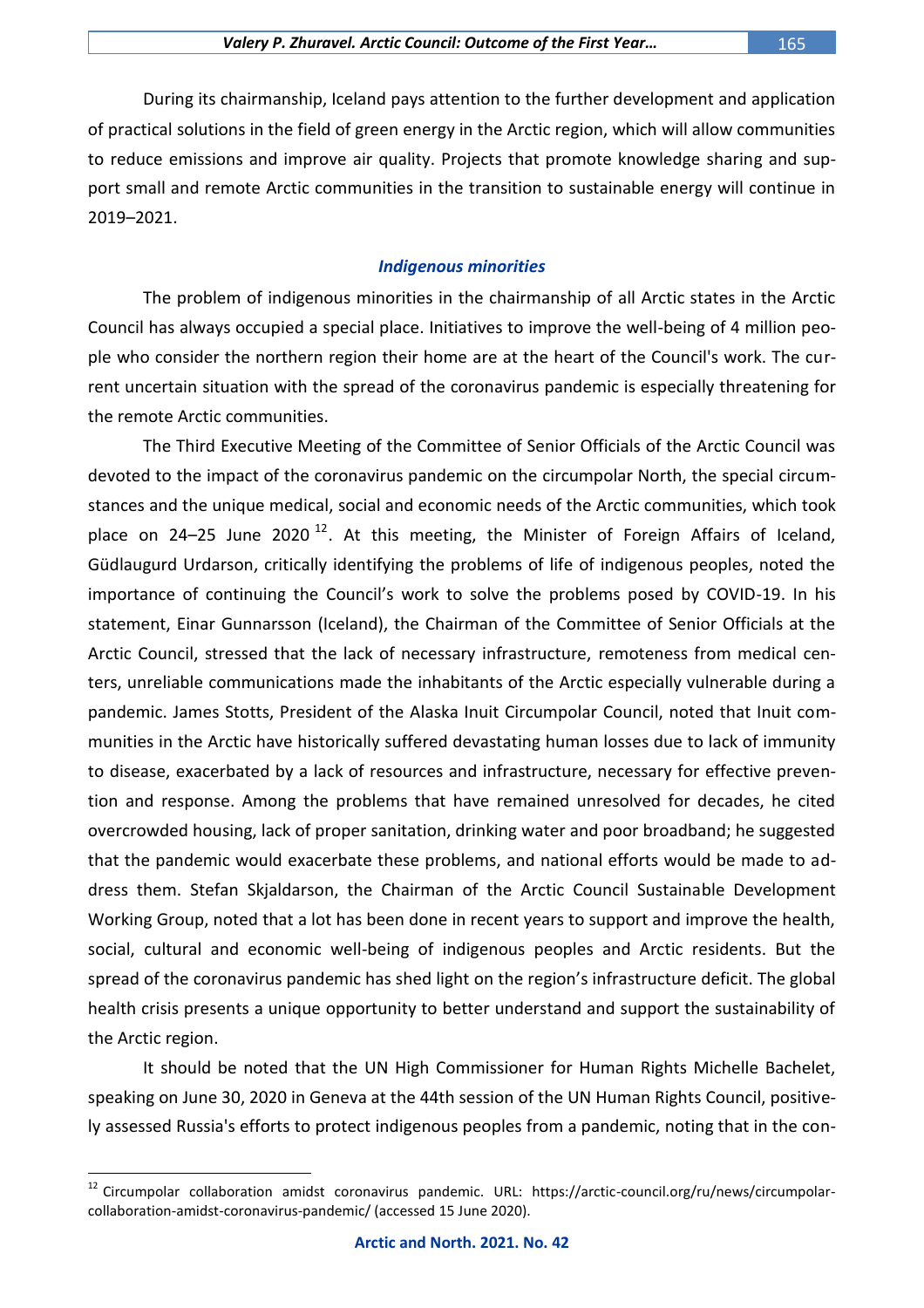text of the pandemic, the Russian Federation is using telecommuting technologies to improve medical services for indigenous nomadic populations  $^{13}$ .

For this meeting, the Association of Indigenous Minorities of the North, Siberia and the Far East of the Russian Federation prepared a report on the experience of countering coronavirus and the restrictive measures taken to reduce the spread of the disease. Thus, in the Yamalo-Nenets Autonomous Okrug, where about 18 thousand Nenets reindeer herders are currently roaming, a system of response, information and assistance to indigenous communities has been built; a system of social payments was organized as well as a delivery of essential products.

Due to the remoteness and inaccessibility of places of indigenous minorities' residence, low social mobility and difficult access to relevant information and public services, there is a threat to the health of individuals and the peoples, whose population often does not exceed several thousand people. It is emphasized that there are additional risk factors for infection and the clinical severity of COVID-19 for people living in the Arctic, since deficiencies in iodine, calcium, zinc and vitamin D are widespread among them, which can negatively affect the course of the disease. Particular attention is paid to the preservation of life and health of the older generation, the elders, who are the bearers and keepers of the national heritage — language and original culture. The most important source of sustainability for indigenous peoples is their access to traditional products that are common for the northern peoples' diet: local fish and meat. It is noted that health and quality of life of the aborigines depend on the ability to keep food habits that have developed over centuries<sup>14</sup>. Indigenous people who have lost their attachment to traditional food are more susceptible to pathological disorders of the digestive, respiration, urinary systems, ENT-organs, immune and endocrine systems [7, Zhuravel' V.P.].

In response to the Coronavirus threat, the Federal Agency for Ethnic Affairs sent recommendations to the constituent entities of the Russian Federation in April — May 2020 to analyse the situation among indigenous minorities. They included support measures with a revision of the directions for spending federal subsidies for the development of indigenous peoples through the Agency in 2020. Special attention was paid to the need to ensure stable communication with communities of indigenous (autochthonous) peoples in remote areas, monitor their health status, access public services, provision of products and essential goods. The constituent entities of the Russian Federation formed working groups to organize the relevant work, which made it possible

<sup>&</sup>lt;sup>13</sup> V OON pozitivno otsenili usiliya Rossii po zashchite korennykh narodov ot pandemii [The UN praised Russia's efforts to protect indigenous peoples from a pandemic]. URL:<http://www.raipon.info/info/news/4313/> (accessed 15 June 2020).

<sup>&</sup>lt;sup>14</sup> Severnaya ryba i myaso – eto osnova zdorov'ya korennogo naseleniya. Assotsiatsiya podgotovila materialy dlya vstrechi Starshikh dolzhnostnykh lits Arkticheskogo soveta po koronavirusu [Northern fish and meat are the foundation of the health of the indigenous population. Association prepared materials for the meeting of Senior Arctic Council officials on coronavirus]. URL: http://www.raipon.info/info/news/4287/ (accessed 15 June 2020).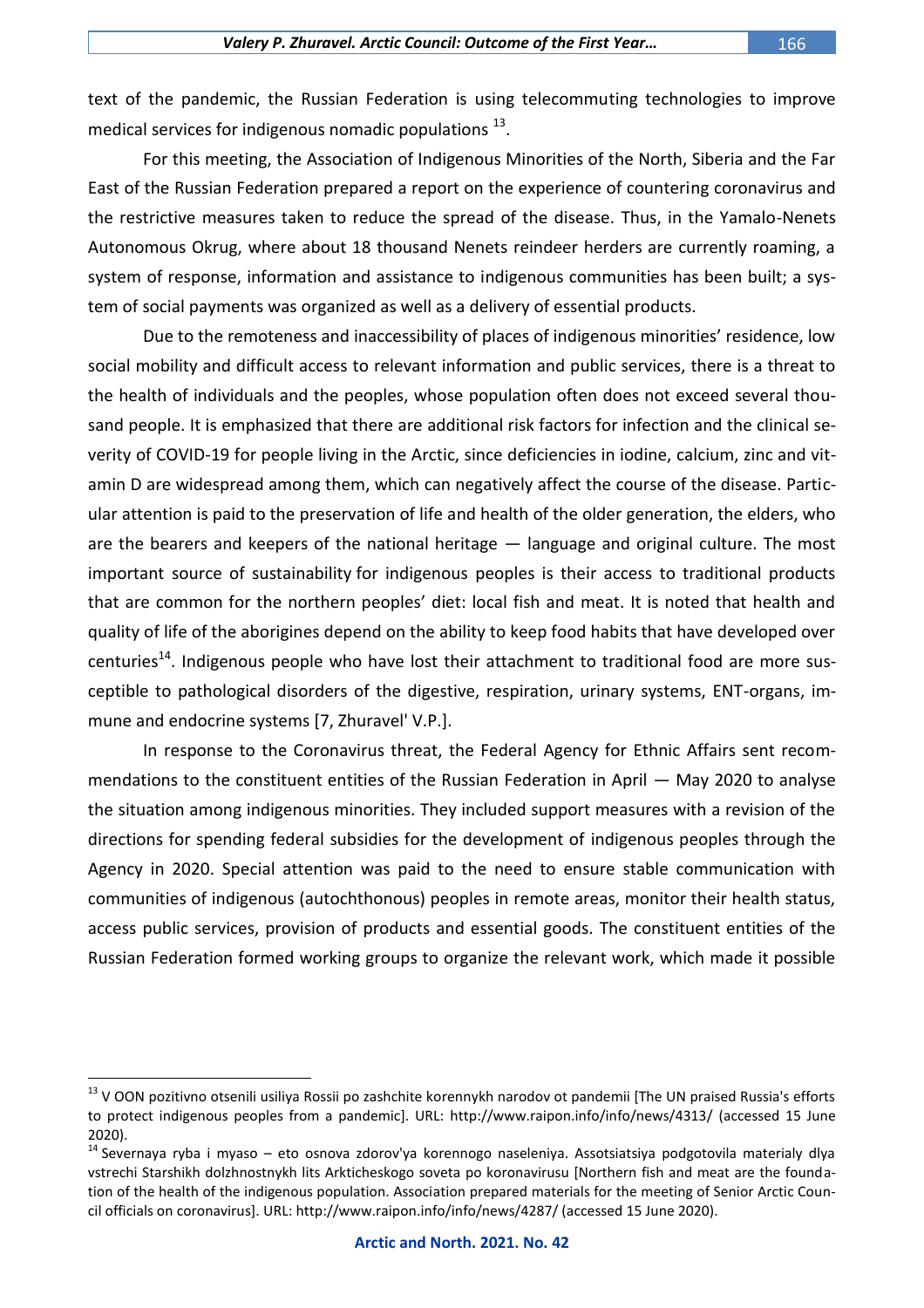to avoid massive coronavirus diseases, keeping feeling of stability and atmosphere of quick and managing solution to emerging problems <sup>15</sup>.

Currently, the Council's working groups are working on the implementation of 50 initiatives designed specifically to improve the situation of Arctic peoples and communities. The specificity of these projects varies depending on their economic potential, the level of participation of the younger generation, the incorporation of indigenous knowledge and, of course, health problems.

An important role in the development and strengthening of Arctic solidarity of indigenous minorities was played by the 6th Summit of Arctic Indigenous Leaders, which took place on November 13–15, 2019 in the capital of Lapland. The event was attended by official delegations from six indigenous organizations, representatives of the authorities of the Arctic states, representatives of the Arctic Council, members of parliaments of the Arctic countries, representatives of the UN, non-governmental organizations, scientists and experts. The speech of the President of the Association of Indigenous Peoples of the North, Siberia and the Far East of the Russian Federation, Deputy Chairman of the State Duma Committee on Nationalities G.P. Ledkov, was listened to with great attention and interest  $^{16}$ .

#### *Cooperation within the Arctic Council*

In connection with the growing interest of the world community in the problems of the Arctic in recent years, the role of the Council has increased significantly, not only in strengthening ties between the Arctic states, permanent participants and working groups, but also in intensifying further cooperation with its observers and interacting organizations.

Thus, in October 2019, a meeting was held under the chairmanship of Iceland with the participation of the Arctic Council and the Arctic Economic Council, which addressed the issues of broadening and strengthening their mutual cooperation.

On November 26, Russian and Icelandic Foreign Ministers Sergei Lavrov and Goodloygur Tor Tordarson signed a joint statement regarding the continuity of the chairmanship of the Arctic Council. Following the meeting, the Russian Foreign Minister noted: "There are no plans to increase the number of members of the Arctic Council; no one has put forward such ideas. Observer status is open to all applicants. We do not see any contraindications against obtaining observer status for countries that are really ready to participate in the work in a non-politicized, pragmatic way, with full respect for the basic decisions taken by the "Arctic Eight". The Icelandic Foreign Minister supported the position of the Russian colleague: "I believe that the balance that now exists among the members of the Arctic Council and the observer countries is already quite stable and

<sup>&</sup>lt;sup>15</sup> V OON otsenili usiliya Rossiyskoy Federatsii po zashchite korennykh malochislennykh narodov vo vremya pandemii koronavirusnoy infektsii [The UN assessed the efforts of the Russian Federation to protect indigenous peoples during the coronavirus pandemic]. URL: [http://fadn.gov.ru/news/2020/07/03/4091-v-oon-otsenili-usiliya-rossiyskoy](http://fadn.gov.ru/news/2020/07/03/4091-v-oon-otsenili-usiliya-rossiyskoy-federatsii-po-zaschite-korennyh-malochislennyh-narodov-vo-vremya-pandemii-koronavirusnoy-infektsii)[federatsii-po-zaschite-korennyh-malochislennyh-narodov-vo-vremya-pandemii-koronavirusnoy-infektsii](http://fadn.gov.ru/news/2020/07/03/4091-v-oon-otsenili-usiliya-rossiyskoy-federatsii-po-zaschite-korennyh-malochislennyh-narodov-vo-vremya-pandemii-koronavirusnoy-infektsii) (accessed 15 June 2020).

<sup>&</sup>lt;sup>16</sup> Lidery korennykh narodov Arktiki sobralis' v Rovaniemi [Arctic indigenous leaders gather in Rovaniemi]. URL: http://www.raipon.info/info/news/4014/ (accessed 15 June 2020).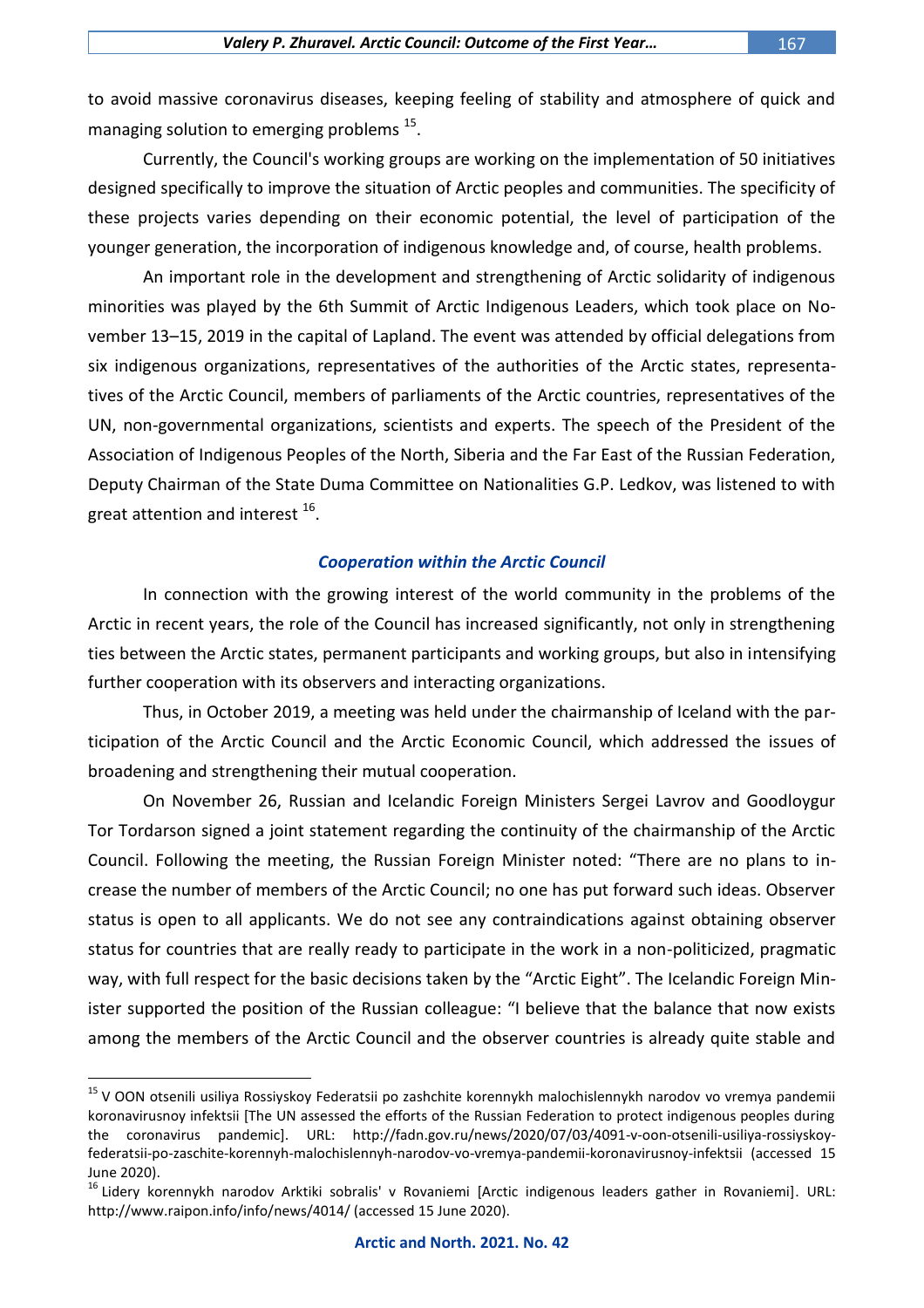good. I agree that there is no reason to expand the membership of the Arctic Council. The system we have now is very successful," underlined Goodloygur Tor Tordarson  $^{17}$ .

Arctic cooperation between Iceland and Russia has a long tradition. Despite the persisting "sanctions" restrictions, the countries were able to reverse the negative trend in trade. The Icelandic-Russian Chamber of Commerce has been set up, with the participation of more than 30 companies from Iceland, and the geography of interregional ties is expanding. The Yamalo-Nenets Autonomous Okrug, Kamchatka Territory, Chukotka, and Murmansk Region interact with Icelandic partners. Important projects are being implemented in the field of innovative technologies, telecommunications and geothermal energy. The involvement of Icelandic companies in the modernization programme of the Russian fishing fleet, the design of modern vessels and the supply of equipment is noted.

Both countries are united by the common memory of the joint struggle against fascism. Russia remembers the contribution of Iceland to the formation and support of polar convoys with gratitude<sup>18</sup>. Mutual Russian-Icelandic Arctic cooperation is largely facilitated by the activities of the Russian Ambassador A.V. Vasil'ev in Iceland, who had previously been the Special Assignment Ambassador of the Russian Foreign Ministry to the Arctic Council for a long time.

At the same time, it should be kept in mind that in modern conditions, preparations are underway to reformat the ownership of the Arctic space. There are increasing calls for the internationalization of the Northern Sea Route and the Northwest Passage, and the extension of the Antarctic Treaty to the Arctic is proposed. The Arctic region is not an isolated enclave of international life, living by different rules, unlike the rest of the world community.

According to Yu.F. Lukin [8, Lukin Yu.F., p. 213–214; 9, Fedorov V.P., Zhuravel V.P., Grinyaev S.N., Medvedev D.A.], three options are possible for the transforming the Arctic Council in the short, medium and long term:

- preservation of the previous model of the Arctic Council: to leave everything as it is, without fundamental changes, without interrupting the activities of the Arctic Council in the traditional format, without addressing the still pressing political issues of military security, geopolitics, economics;
- modernization of the Arctic Council in the medium term, taking into account the growing role and influence of observer states, the activities of the Arctic Economic Council, and the expansion of the range of issues discussed;

<sup>&</sup>lt;sup>17</sup> RF i Islandiya prinyali zayavlenie o preemstvennosti v predsedatel'stve v Arkticheskom sovete [Russian Federation and Iceland adopted a statement of succession in the chairmanship of the Arctic Council]. URL: <https://tass.ru/obschestvo/7201401> (accessed 15 June 2020).

<sup>&</sup>lt;sup>18</sup> Vystuplenie i otvety na voprosy SMI Ministra inostrannykh del Rossiyskoy Federatsii S.V. Lavrova v khode sovmestnoy press-konferentsii s Ministrom inostrannykh del Islandii G.T. Tordarsonom, Moskva, 26 noyabrya 2019 goda [Speech and answers to media questions by the Minister of Foreign Affairs of the Russian Federation S.V. Lavrov during a joint press conference with the Minister of Foreign Affairs of Iceland G.T. Thordarson, Moscow, November 26, 2019]. URL: https://www.mid.ru/web/guest/organizacia-po-zapreseniu-himiceskogo-oruzia/- /asset\_publisher/km9HkaXMTium/content/id/3919554 (accessed 15 April 2019).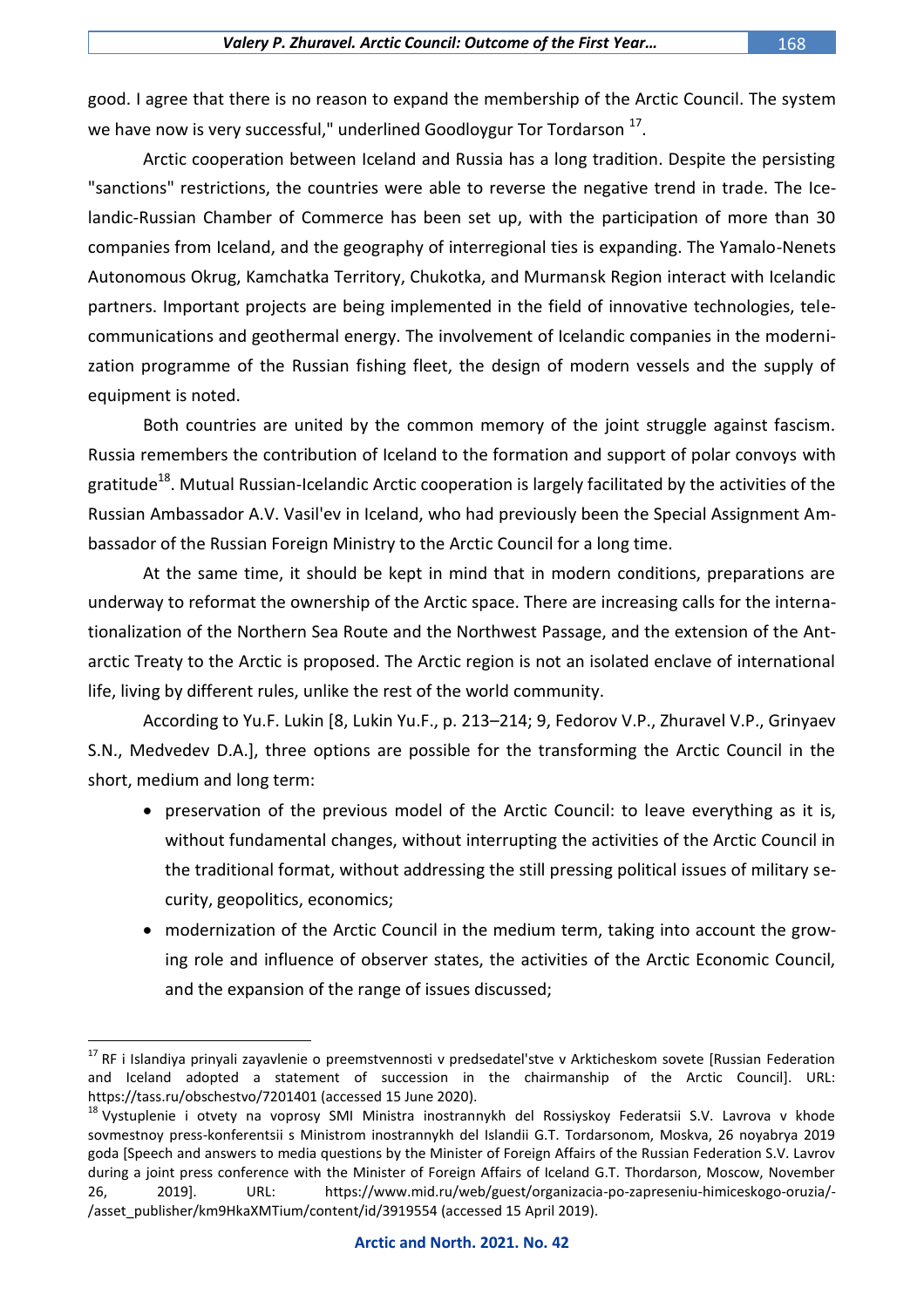• transformation of the Arctic Council into a standard international organization of a regional character with the right to adopt regulations that are sources of public international law.

In our opinion, the issue of changing the functionality of the Arctic Council is linked both to objective trends within the organization itself and with processes taking place directly in and around the Arctic region. It is important for Russia to keep the first option, as it is more in line with our national interests. It is important to predict the development of the Russian Arctic in real processes, to see its strengths and weaknesses [10, Zaikov K.S., Kondratov N.A., Kudryashova E.V., Lipina S.A., Chistobaev A.I.].

In 2020, the Russian Federation began preparations for its upcoming chairmanship of the Arctic Council and the Arctic International Forum "Arctic — Territory of Dialogue", which will take place in 2021 in St. Petersburg, and adopted an important strategic document on the development of the Arctic up to 2035  $^{\rm 19}.$ 

#### *Conclusion*

The results of the first year of the Iceland's chairmanship show that the Council countries continue to search for a balance between the three main areas of sustainable development: economic growth, social integration and environmental protection.

Einar Gunnarsson, the Chairman of the Committee of Senior Officials in the Arctic Council, noted in his report that "although most of the events are currently being conducted online, Iceland continues to develop cooperation and interaction, thereby maintaining unity between the various elements of the Arctic Council. We have adapted and developed innovative solutions, and the resilience and solidarity that we have shown in the face of extreme circumstances give me reason to believe in the success of our cause to achieve sustainable development in the Arctic. It is in such difficult times that the necessity for close circumpolar cooperation is especially acute"  $^{20}$ .

As the analysis shows, Iceland plans to continue monitoring and analyzing climate impacts in the Arctic region in the second year of its chairmanship, which can form the basis for the development of national policies. The results of the work of the expert group on black carbon and methane could lay the foundation for efforts to reduce emissions of pollutants, which will slow down the pace of climate change in the Arctic. Energy security will continue in remote Arctic communities, and the Council will promote the development and implementation of green energy solutions to reduce emissions and improve air quality. Attention will be paid to the discussion of such important issues of the Arctic development as the development of new technologies, the develop-

<sup>&</sup>lt;sup>19</sup> Ob Osnovakh gosudarstvennoy politiki Rossiyskoy Federatsii v Arktike na period do 2035 goda. Ukaz Prezidenta Rossiyskoy Federatsii ot 5 marta 2020 g. Nº 164 [On the Fundamentals of State Policy of the Russian Federation in the Arctic for the period up to 2035. Decree of the President of the Russian Federation of March 5, 2020, no. 164]. URL: http://static.kremlin.ru/media/events/files/ru/f8ZpjhpAaQ0WB1zjywN04OgKiI1mAvaM.pdf (accessed 06 March 2020).

<sup>&</sup>lt;sup>20</sup> Together towards a sustainable Arctic: one year into the 2019-2021 Icelandic chairmanship. URL: https://arcticcouncil.org/ru/news/one-year-into-the-2019-2021-icelandic-chairmanship/ (accessed 15 April 2019).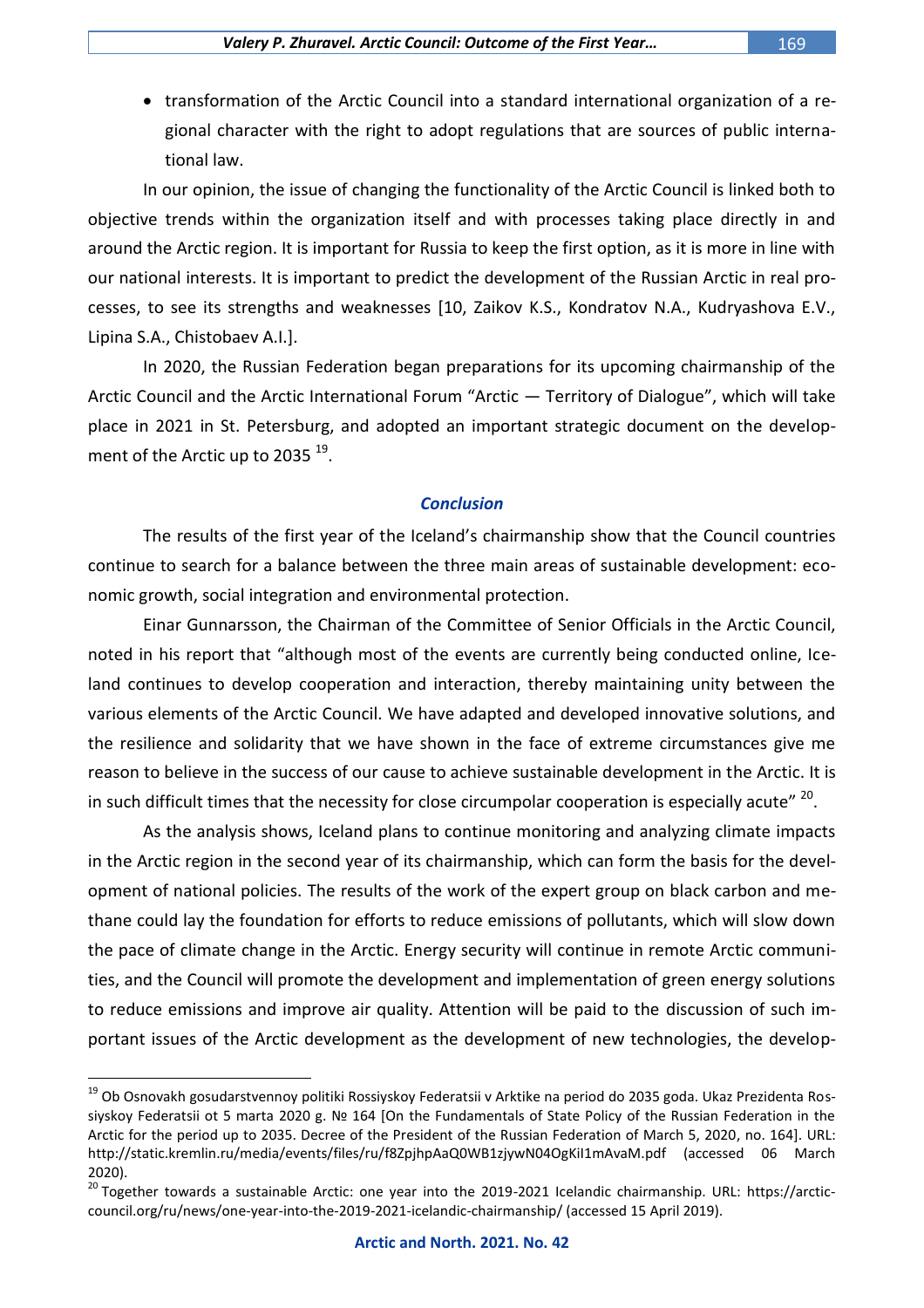ment of human capital, the economics of the Arctic zone development, resource management and sustainable development.

In the first year of its chairmanship Iceland was just starting its work. Due to the coronavirus pandemic, some of the events were held online, a lot of them were canceled. A symposium on plastics in the Arctic, a large-scale action "Cleaning up the Arctic coastline" and the project "Logistics in the Arctic" are among them. The main forums, sessions and meetings are planned to be held in the second half of 2020 and in spring of 2021. Preparations are under way for an international symposium in Reykjavik on plastic purification techniques for Arctic waters at the end of October 2020.

Iceland's current chairmanship is proceeding with restraint, and there is no reason to accuse Reykjavik of lobbying for China's interests, as it was in 2008–2009. At the same time, militarily and geopolitically, Iceland is largely dependent on the United States. However, the chosen moderate course of the chairmanship does not allow speaking of Washington's excessive influence on Iceland's presidency of the Council. But it should be taken into account that US Vice President M. Pence visited the island state in September 2019. During the visit, an investment of \$ 56 million into the infrastructure of a military base in Keflavik was announced, which will not only create 300 new jobs <sup>21</sup>, but also introduce a new round of the military-political complications in the Arctic region.

Analyzing and evaluating the activities of Iceland's chairmanship of the Arctic Council, it is necessary to support its multi-vector work on investment and development of Arctic tourism. In 2018, 2.2 million tourists visited the country, and in 2019  $-$  almost 2 million people  $^{22}$ . The experience of Arctic tourism in Iceland, in our opinion, is advanced and can certainly be borrowed by other countries.

The AC is currently implementing a number of interesting projects and programs under the leadership of Iceland. These include projects to find effective solutions for solid waste management, waste management in small Arctic communities. Scientists are also trying to understand the impact of plastic on bird migration in the Arctic. Iceland intends to make significant adjustments to existing environmental standards in Arctic countries.

According to our estimates, the Republic of Iceland as a whole will be able to implement the declared program, will try to interact with all countries, will not abuse its chairmanship and will not lobby for China's interests on Arctic issues, as was the case in 2008–2014. However, given Iceland's dependence on the United States, Canada and Norway in its Arctic policy, can result in both weakening and exacerbation of current tensions in Russian-American and Russian-European

<sup>&</sup>lt;sup>21</sup> SShA rezko aktivizirovalis' v Arktike: M. Pens ob"yavilsya v Islandii [The United States has sharply intensified in the Arctic: M. Pence showed up in Iceland]. URL:<https://aftershock.news/?q=node/786261&full> (accessed 15 December 2019).

<sup>&</sup>lt;sup>22</sup> Arkticheskie initsiativy Islandii [Iceland's Arctic Initiatives]. URL: <https://zen.yandex.ru/media/id/5dc69465c7891f51f5fb5143/arkticheskie-iniciativy-islandii-5ed61c589934dc5998c067f8> (accessed 15 June 2020).